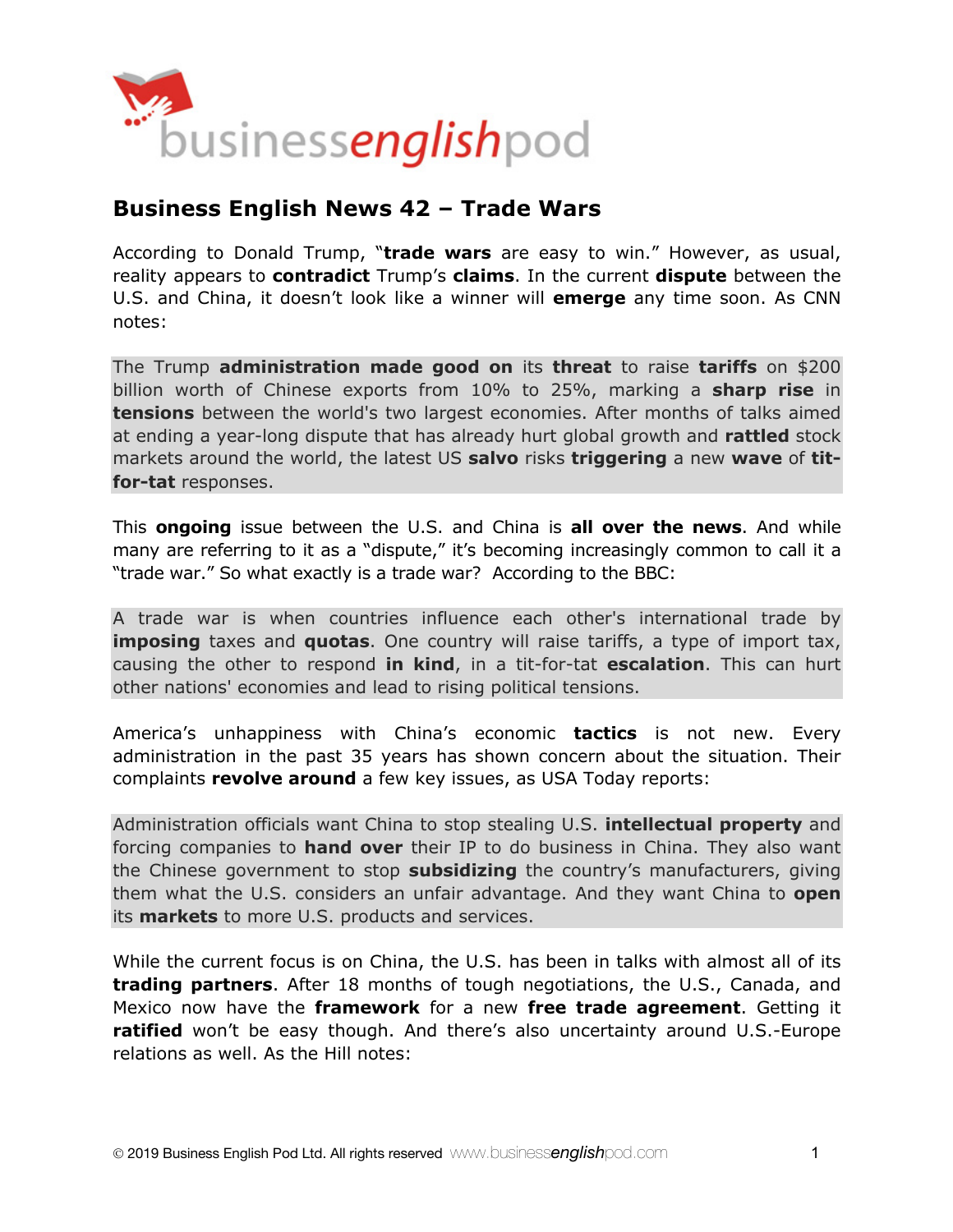Both sides **fundamentally disagree** on the **scope** of trade talks, with **agriculture** remaining the most **stubborn obstacle**. The **European Commission** wants to exclude the **sensitive issue**, because of concerns over **food safety standards** and the protection of **geographical indications**. In contrast, the U.S. team's **negotiating stance** is for **comprehensive coverage** of agriculture in trade talks with the EU. Congress is unlikely to approve a future U.S.-EU **trade deal** that does not **cover** agriculture.

In all of these trade disputes, the Trump administration is working to reduce imports. They say imports hurt the economy, because they make it harder for **domestic** businesses to compete. But will reducing imports really benefit the Americans that Trump has promised to help? A recent Bloomberg article says no:

The strength of the U.S. economy, **mainstream** economists point out, is **ultimately** determined by the **productive capacity** of its workers and businesses. Limiting imports simply raises prices for U.S. consumers and business. Those higher prices lead to less consumer spending and less investment, **neutralizing** any **GDP** gains and leaving U.S. consumers **worse off**.

But this **position** has failed to impact Donald Trump's approach to trade. **Protectionism** is a central part of the entire **Make America Great Again philosophy**. What this – and the ongoing dispute with China - means for the world is uncertain. As the New York Times notes, many experts are not so **optimistic**.

Last week, the **International Monetary Fund cited** global trade uncertainty, including Mr. Trump's trade wars, as it **slashed** its **projections** for global growth. And in a survey by the Business Roundtable, nearly two-thirds of responding chief executives said recent tariffs and trade disputes would have a **negative impact** on investment.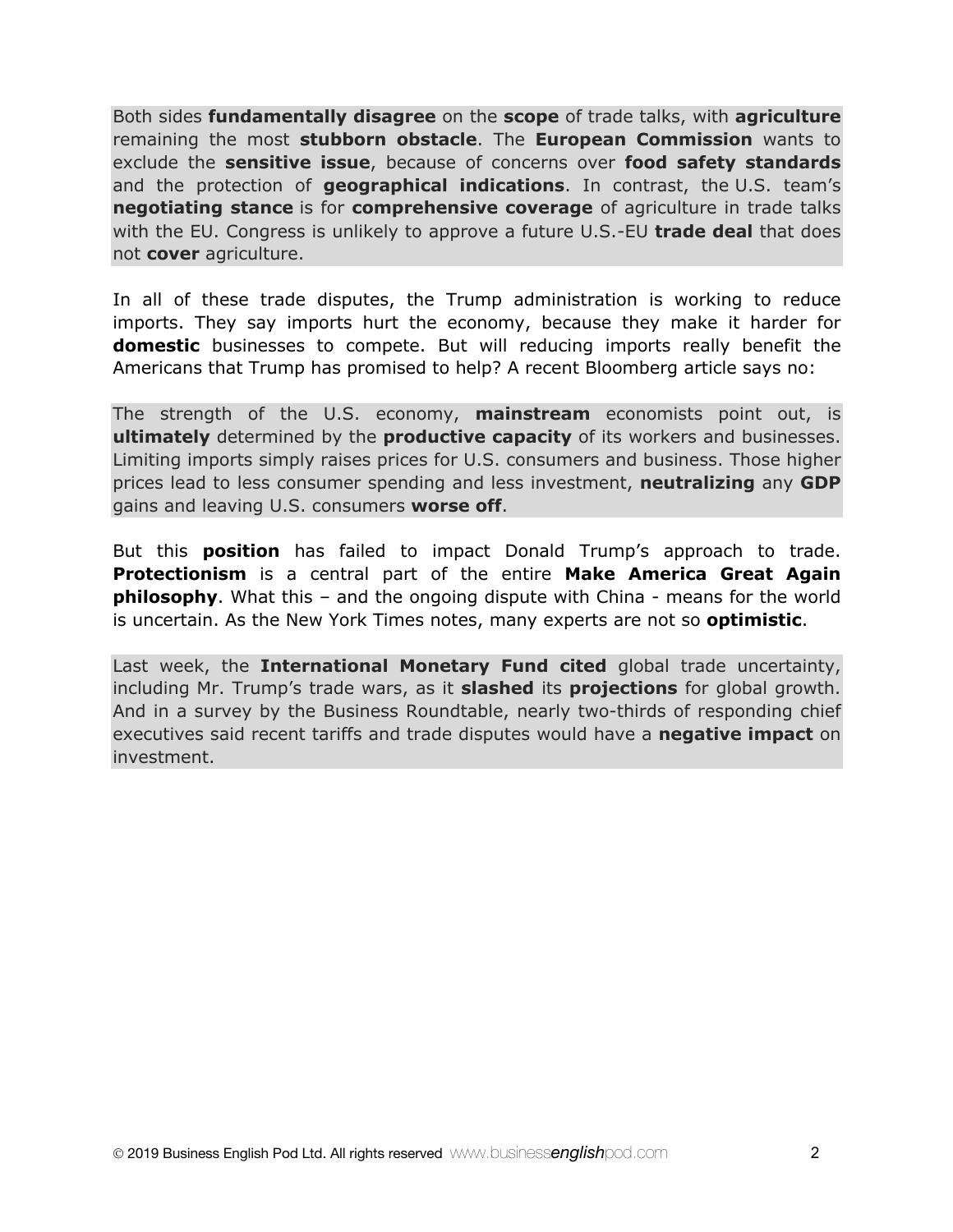## *Vocabulary*

Trade war: a dispute where countries try to hurt each other's trade by putting tariffs or taxes on each other's goods; "In the 1930s, the United States raised tariffs on hundreds of goods, starting a trade war with Canada and Europe."

To contradict a claim: to say that someone's opinion or idea is not true; "Ted has been angry at me ever since I contradicted his claims that staff are being treated poorly."

Dispute: disagreement; "We are currently having a terrible dispute with one of our suppliers because they've been late with several shipments."

To emerge: to appear or come out of a situation; "Fiona has emerged as the most promising candidate out of the ten people who applied for the job."

Administration: government; "The Trump administration has undergone continual change, as he fires people and hires new ones regularly."

To make good on a threat: to do what you say you will to harm or damage someone or something; "I really can't imagine that all the government ministers will make good on their threat to resign if immigration laws aren't changed."

Tariff: a tax that a government puts on products that enter or leave the country; "Canadian steel companies are happy that the American government finally decided to remove tariffs on steel."

Sharp rise: a big or sudden increase; "With real estate prices looking so good, we've seen a sharp rise in the number of people putting their houses on the market."

Tension: stress between two or more people or groups because they don't trust each other; "Many American mediators have had difficulty trying to reduce tension between Israel and its Arab neighbors."

To rattle the market: to disturb or cause worry among consumers or investors; "The problems between the U.S. and Iran have rattled oil markets, raising the price by several dollars a barrel."

Salvo: a sudden attack; "Trump's communication strategists become frustrated every time the president sends out a salvo of angry tweets."

To trigger: to cause; "The sudden departure of the CEO has triggered a search for a new leader."

Wave of: a big increase in activity or the arrival of something; "We're looking at our email security since employees have been receiving waves of spam messages."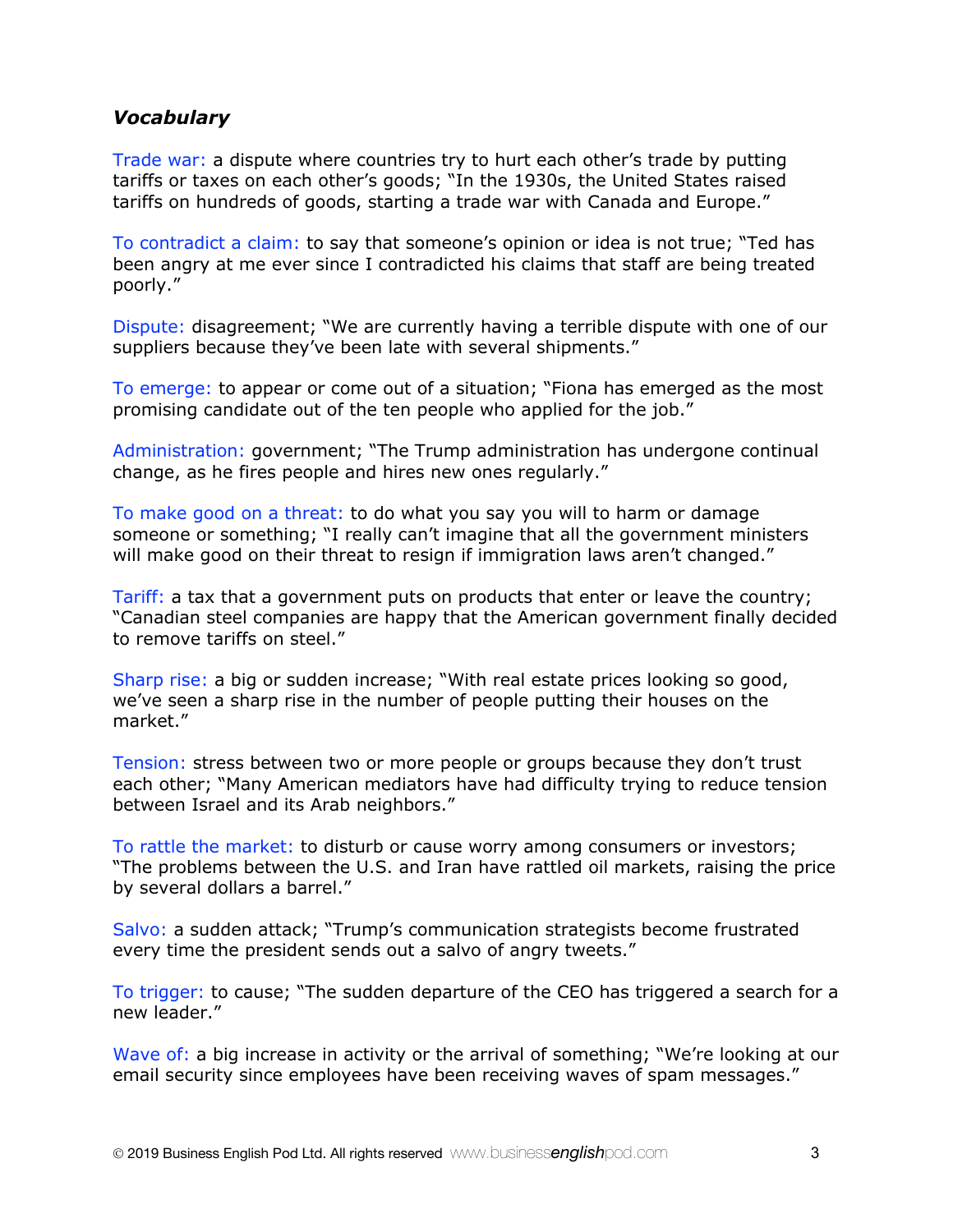Tit-for-tat: harming someone because they harmed you; "In an economic tit-fortat, China has responded to U.S. tariffs with new taxes of its own."

Ongoing: continuous; "Many people in the U.K. are frustrated that the Brexit issue is still ongoing."

All over the news: a popular topic in the news; "Climate change has been all over the news, and governments are feeling pressure to find real solutions to the problem."

Impose a quota: to create a limit on how much of a product can be imported or exported in a certain time period; "American uranium companies have asked the government to impose a quota on uranium imports, saving 25% of the market for domestic companies."

In kind: if you respond "in kind," you behave to someone the same way they behaved to you; "Carmakers are worried that if limits are set on imports from Japan, the Japanese government will respond in kind and limit American car exports."

Escalation: increase; "An escalation of the U.S.-China trade dispute will damage the global economy."

Tactics: specific methods of achieving an objective; "Senior company leaders are meeting this weekend to decide on the most effective tactics for European expansion."

To revolve around: to have something as an important focus or purpose; "The problems in the staff meeting revolved around management's decision to cut benefits."

Intellectual property /IP: a creation, invention, or idea that others are not allowed to copy or sell; "I'm sorry but this watch isn't a real Rolex, and pretending it is violates intellectual property laws."

To hand over: to give someone control of something; "A judge has ordered Facebook to hand over all emails among company leaders related to data privacy problems."

To subsidize: to help pay for something or an activity, to give economic advantage; "Most public transit systems are subsidized by the government in order to keep fares low."

To open markets: to allow goods to be sold in a place; "North Korea is one of the last remaining countries that refuses to open its markets to international trade."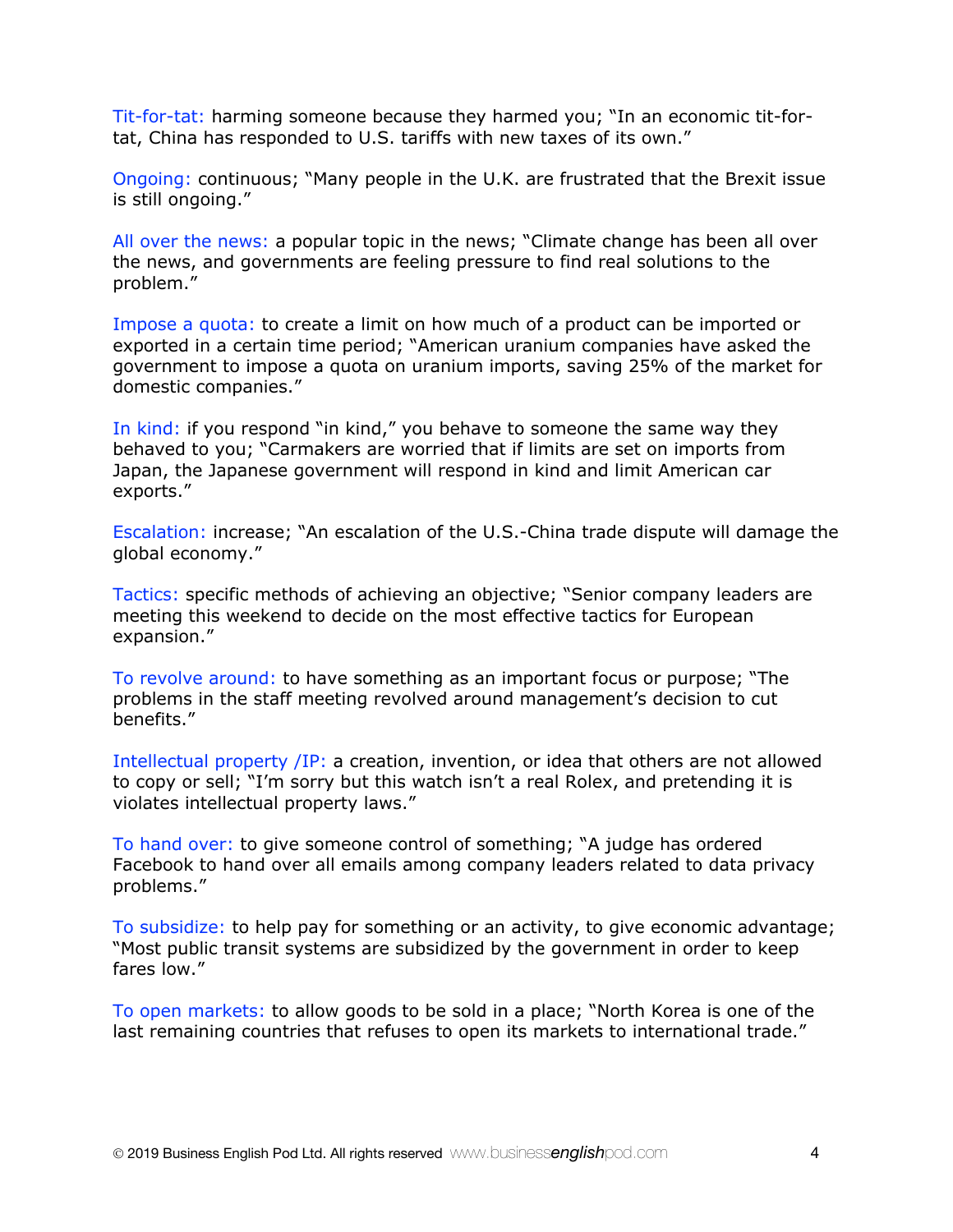Trading partner: a person, group, or country that you have good trading relations with; "Canada and the U.S. have been happy trading partners for many years, but recent problems have damaged that relationship."

Framework: a set or system of ideas that you use when making decisions or plans; "We've got a framework for our new five-year strategic plan, and now we need to figure out some specific targets."

Free trade agreement: an agreement between two or more countries to increase trade by reducing tariffs, quotas, and other barriers; "The countries of Africa have recently signed a free trade agreement to eliminate tariffs throughout the continent."

To ratify: to officially or formally accept or sign an agreement; "The American and Canadian governments have agreed on a new trade deal, but Congress has yet to ratify the agreement."

To fundamentally disagree: to disagree with the basic or most important ideas; "I'm sorry Cliff, but I fundamentally disagree with everything you've said about our growth strategy. It just doesn't make any sense."

Scope: the complete list of things that are covered or dealt with; "Trade officials have met to determine whether the scope of talks will include automobiles or just natural resources."

Agriculture: the business or work of farming; "Agriculture accounts for about 2% of jobs in the U.S., with about 3 million farmers and managers and another million employees."

Stubborn obstacle: a difficult thing or problem that prevents you from doing something; "We want to grow our business, but high real estate prices have been a stubborn obstacle."

European Commission: the executive branch of the European Union (EU), which proposes laws, upholds treaties, and manages the day-to-day business of the EU.

Sensitive issue: a topic or problem that many people feel strongly about; "When the economy is not doing so well, immigration and jobs become very sensitive issues."

Food safety standards: the regulations designed to protect people from unsafe food; "Rising food safety standards mean many food production facilities have to spend money on improved equipment and processes."

Geographical indications: signs used on products to show that they are from a certain place and therefore have a certain quality.

Stance: an official position or opinion on an issue; "Trump is determined to take a very aggressive negotiating stance and is not afraid to upset his trading partners."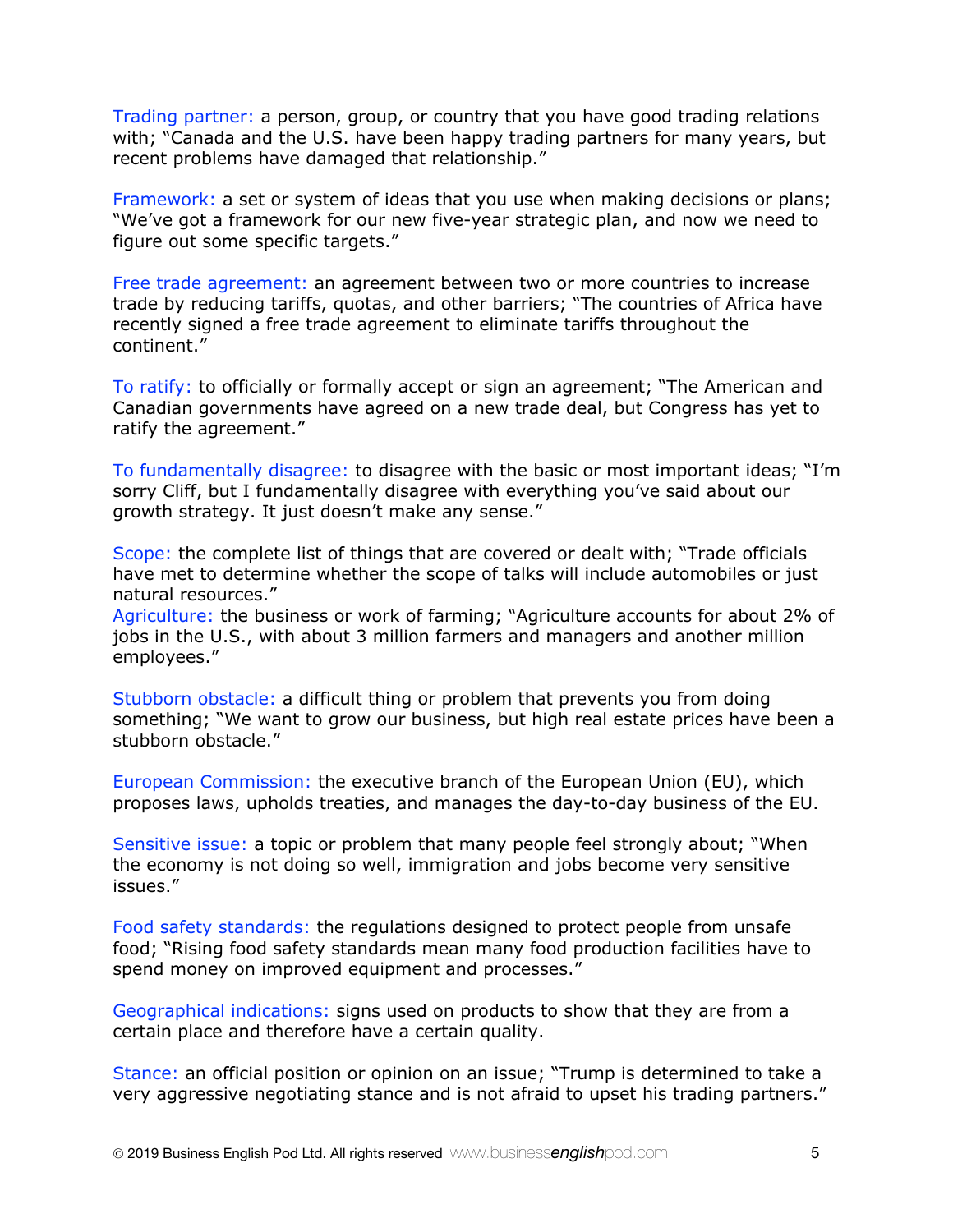Comprehensive coverage: including every part or aspect of something; "Our new benefits package gives us comprehensive medical coverage, whereas the old one didn't cover drugs or dentistry."

Trade deal: an agreement between countries about trading; "The Japanese are confident that a new trade deal with the U.S. won't include quotas on Japanesemade cars."

To cover: to include in a discussion, agreement, or policy; "Unfortunately, we won't have time to cover the sales projections in this meeting, so let's schedule another one for later this week."

Domestic: relating to the country being talked about, as opposed to foreign or external; "Air Canada doesn't charge for luggage on international flights, but it does for domestic flights."

Mainstream: normal or commonly accepted by most people; "Heated seats used to be only seen in luxury vehicles, but now every mainstream auto has them."

Ultimately: at the end of a process or activity; "Negotiations seemed to be going well, but ultimately the two sides were not able to reach a deal."

Productive capacity: how much of something a place or company can produce or make; "I'm sorry but your factory is just too small for us. We need a manufacturer with a productive capacity of twice your size."

To neutralize: to stop something from having an effect; "Any increase in revenues we enjoyed have been neutralized by huge increases in fuel costs."

GDP: gross domestic product, or the annual amount of goods and services produced in a country.

Worse off: in a worse situation than before; "Overall, the millennial generation is worse off financially than Gen X or baby boomers."

Position: an official opinion or approach to an issue or problem; "Management has taken a hard position on wage increases, but the union thinks there is room to negotiate."

Protectionism: a system where a country protects its own economy by putting taxes on products from other countries; "Angela Merkel has spoken out against protectionism, arguing that borders need to be more open, not less."

Make America Great Again philosophy: Donald Trump's idea of returning the United States to the time when it was healthy and powerful.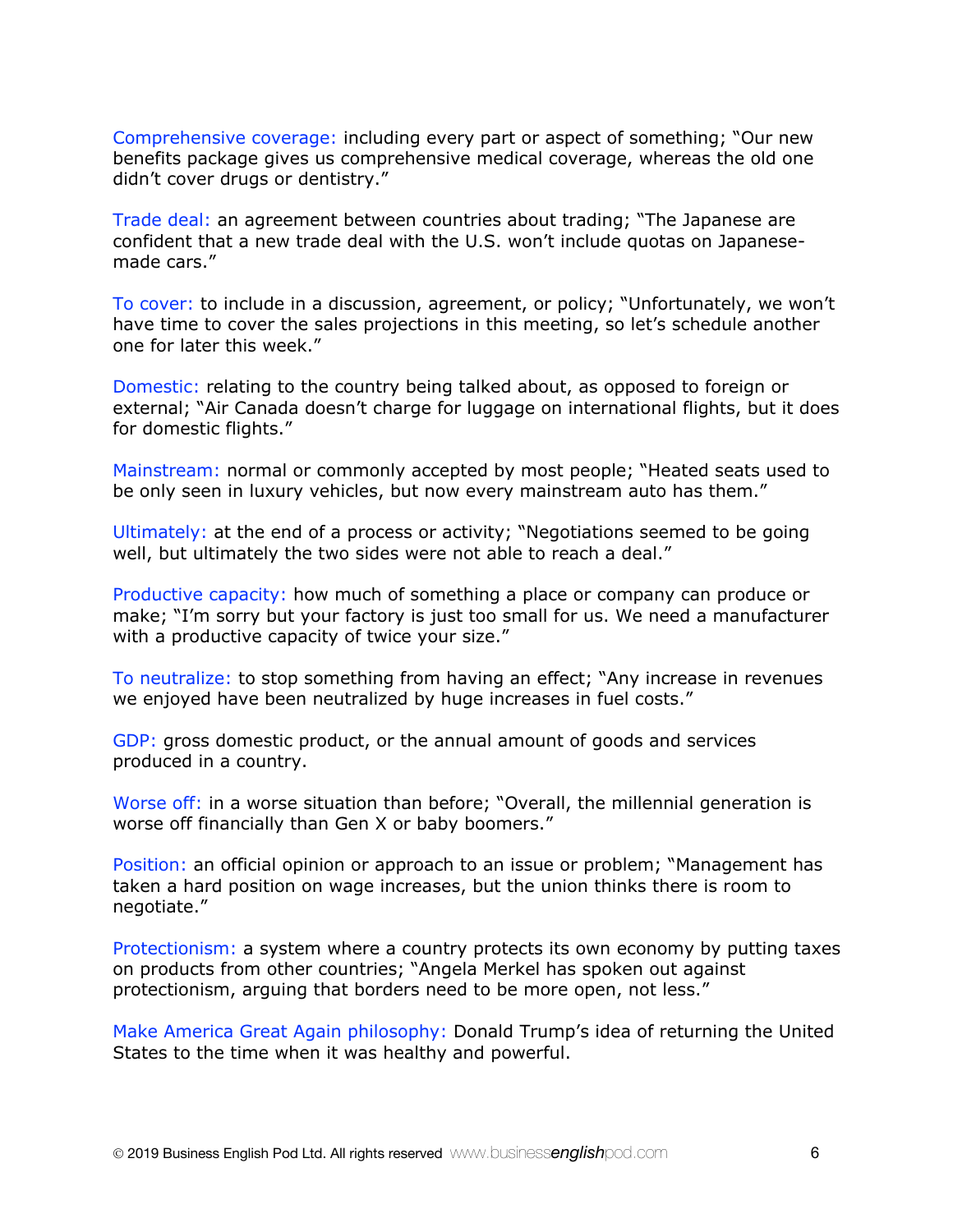Optimistic: feeling positive that the future will be better; "A rising stock price has shareholders feeling very optimistic about the company's short-term future."

International Monetary Fund: an international organization that works toward cooperation between countries on monetary or financial issues.

To cite: to mention something as an example or evidence of something; "Critics have cited huge executive bonuses as an example of irresponsible corporate behavior."

To slash projections: to reduce a prediction of how much something will increase; "Rising costs have led us to slash our projections of revenues for this quarter."

Negative impact: bad or damaging effects; "Several studies have shown that poor sleep habits have a very negative impact on work performance."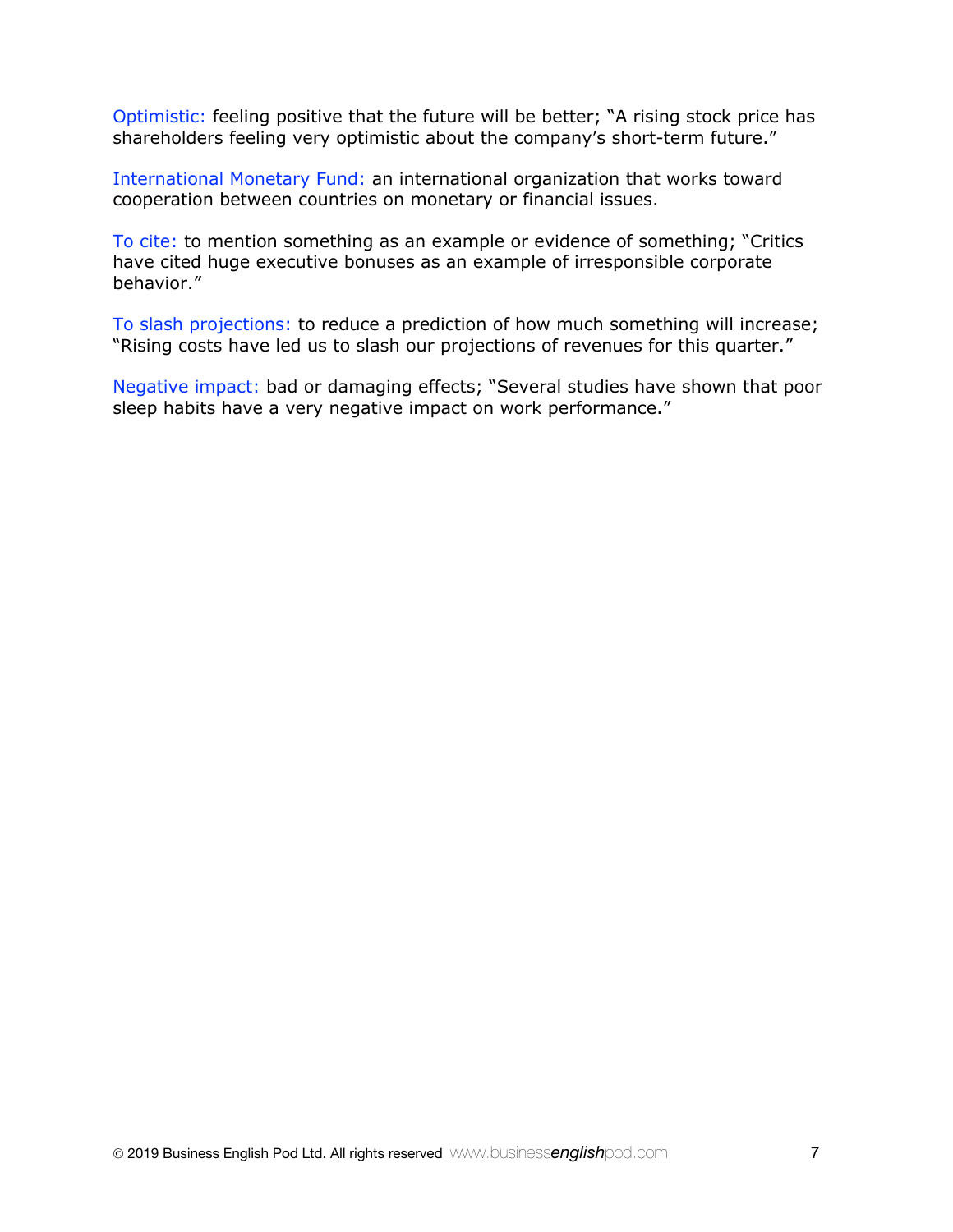## *Language Review*

#### **A. Collocations**

Match words from each column to make collocations found in the article.

| 1. To impose       | a. disagree       |  |
|--------------------|-------------------|--|
| 2. To open         | b. obstacle       |  |
| 3. Productive      | projections<br>c. |  |
| 4. To slash        | quotas<br>d.      |  |
| 5. Fundamentally   | e. capacity       |  |
| 6. Comprehensive   | threats<br>f.     |  |
| 7. Stubborn        | q. coverage       |  |
| 8. To make good on | h. markets        |  |

## **B. Vocabulary Quiz**

- 1. The state government \_\_\_\_\_\_\_\_\_\_\_\_\_\_\_\_\_\_\_ new equipment purchases to help stimulate economic innovation.
	- a. Subsidizes
	- b. Revolves around
	- c. Ratifies
	- d. Neutralizes
- 2. Which two of the following terms have basically the same meaning?
	- a. Escalation
	- b. Dispute
	- c. Tit-for-tat

\_\_\_\_\_\_\_\_\_\_\_\_\_\_\_\_.

d. In kind

3. A central part of Donald Trump's \_\_\_\_\_\_\_\_\_\_\_\_\_\_\_\_ is economic

- a. Productive capacity / negative impact
- b. Make America Great Again philosophy / protectionism
- c. Negotiating stance / intellectual property
- d. Administration / escalation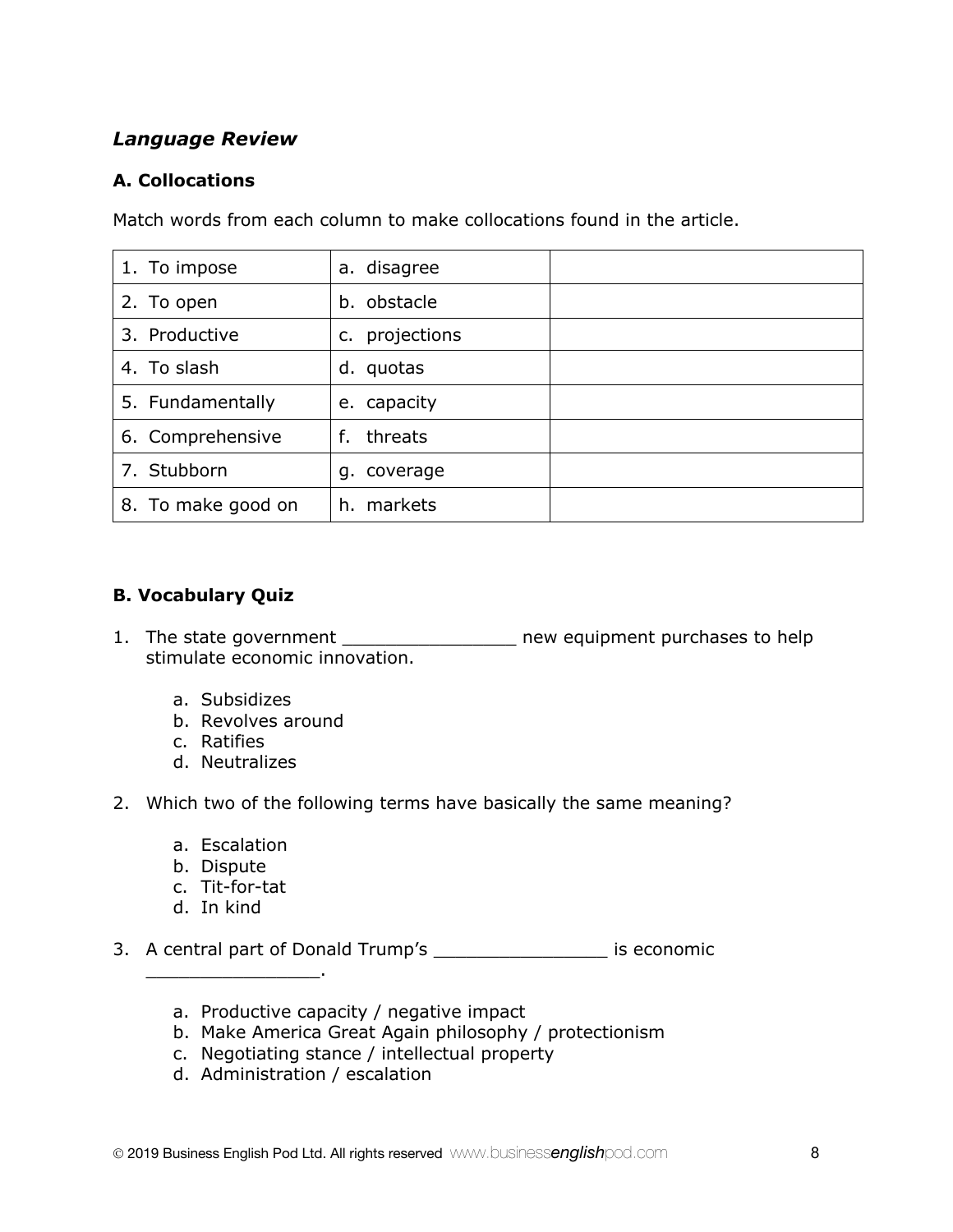- 4. Which of the following is NOT something that a government might do as part of a trade war?
	- a. Impose quotas
	- b. Raise tariffs
	- c. Fundamentally disagree
	- d. Open markets
- 5. The minor disagreement between the two countries has \_\_\_\_\_\_\_\_\_\_\_\_\_\_\_\_\_\_\_\_\_\_\_ a larger dispute about trade.
	- a. Revolved around
	- b. Triggered
	- c. Emerged
	- d. Covered
- 6. What does a government do to officially approve a new agreement or trade deal?
	- a. Hand over
	- b. Escalate
	- c. Ratify
	- d. Neutralize
- 7. A sign that a product is from a certain place, such as Scotch Whisky from Scotland, is called a \_\_\_\_\_\_\_\_\_\_\_\_\_\_\_\_\_.
	- a. Negotiating stance
	- b. Food safety standard
	- c. Protectionism
	- d. Geographical indication
- 8. Which of the following terms is the opposite of "international" or "foreign?"
	- a. Mainstream
	- b. Domestic
	- c. Tactics
	- d. Salvo